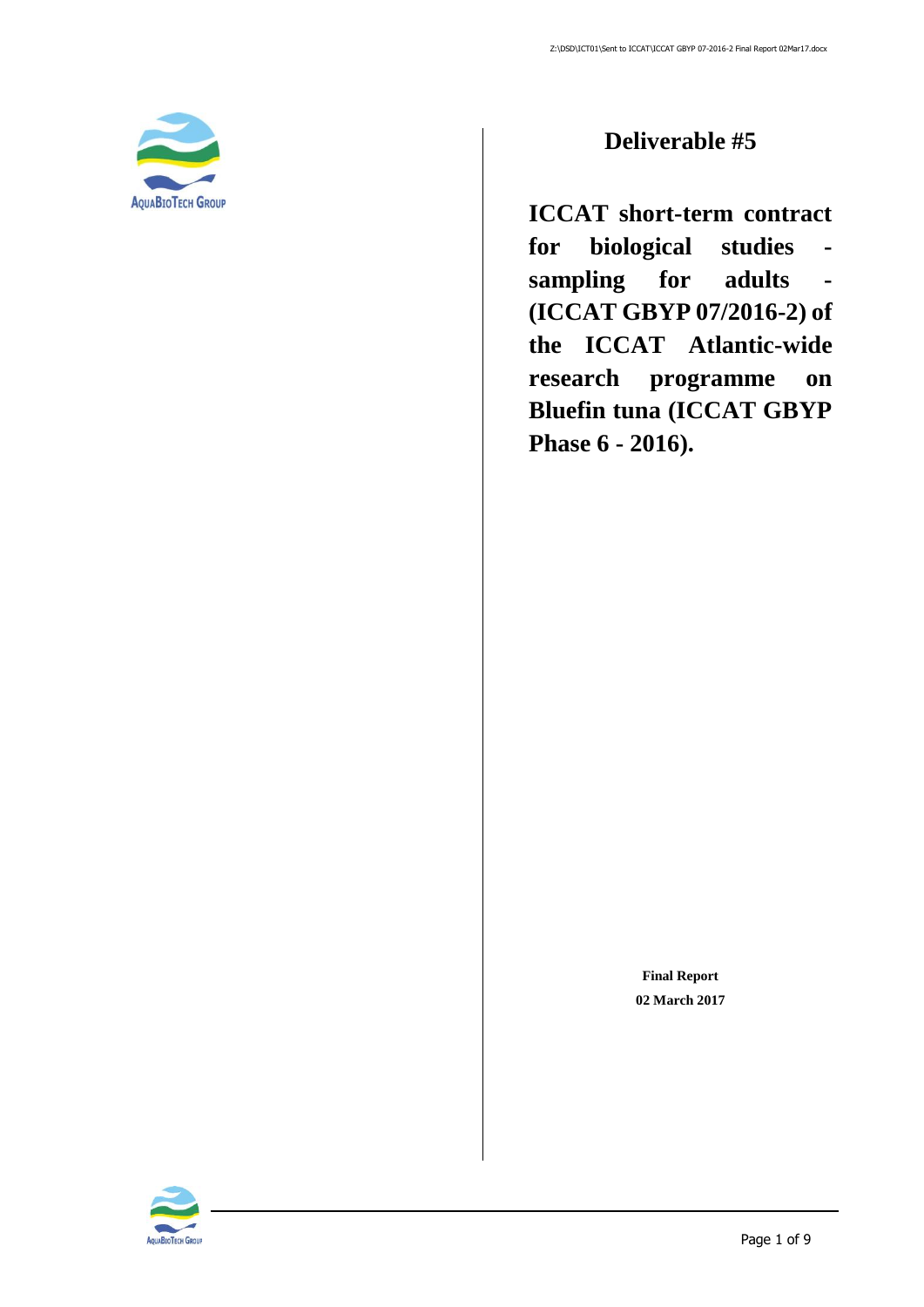$\mathbf 1$ 

# <span id="page-1-0"></span>**Contents**

Title Page

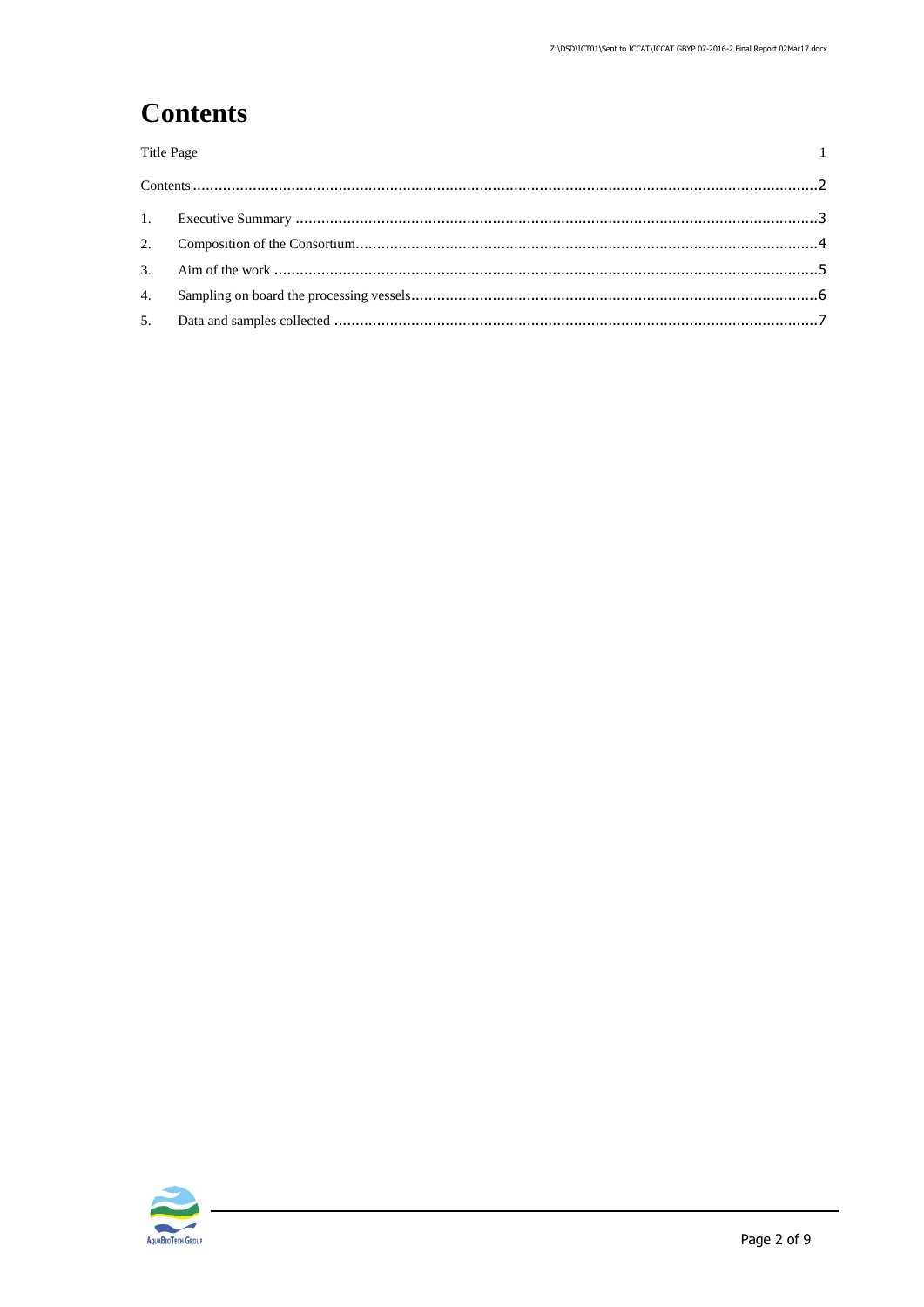### <span id="page-2-0"></span>**1. Executive Summary**

An agreement between ICCAT and a Consortium based in Malta was set up in order to carry out sampling of Atlantic bluefin tuna (BFT) during harvesting of BFT caged and grown in the three farms forming part of the Consortium (600 fish in total).

This was carried out in the harvesting period of 2016, and a total of 1098 fish were sampled. BFT were sampled from cages containing the fish from the following areas: Western Mediterranean, the Tyrrhenian Sea (TY), Central Mediterranea Sea, south of Malta (MA), Central Mediterranean Sea, the Gulf of Gabes (TU). The BFT sampled varied in size from 114 to 274cm in length although over 87% were above 200cm in length.

However, there were significant issues with the collection of otoliths. This was related to the actual harvesting process and the fish processing operations on board the processing vessels, specifically the position where the shot hits the fish in the head and the position of the cut applied to remove the head at the beginning of the processing. This issue had been known about before the start of the work, and a number of fish more than had been requested in the Agreement were sampled on board the processing vessels.

Apart from the biometric data (which includes straight fork length (SFL), curved fork length (CFL) and whole weight (RWT), otoliths (pair or single, whole or broken) were extracted from 723 of the heads sampled as well as 906 genetic samples (muscle).

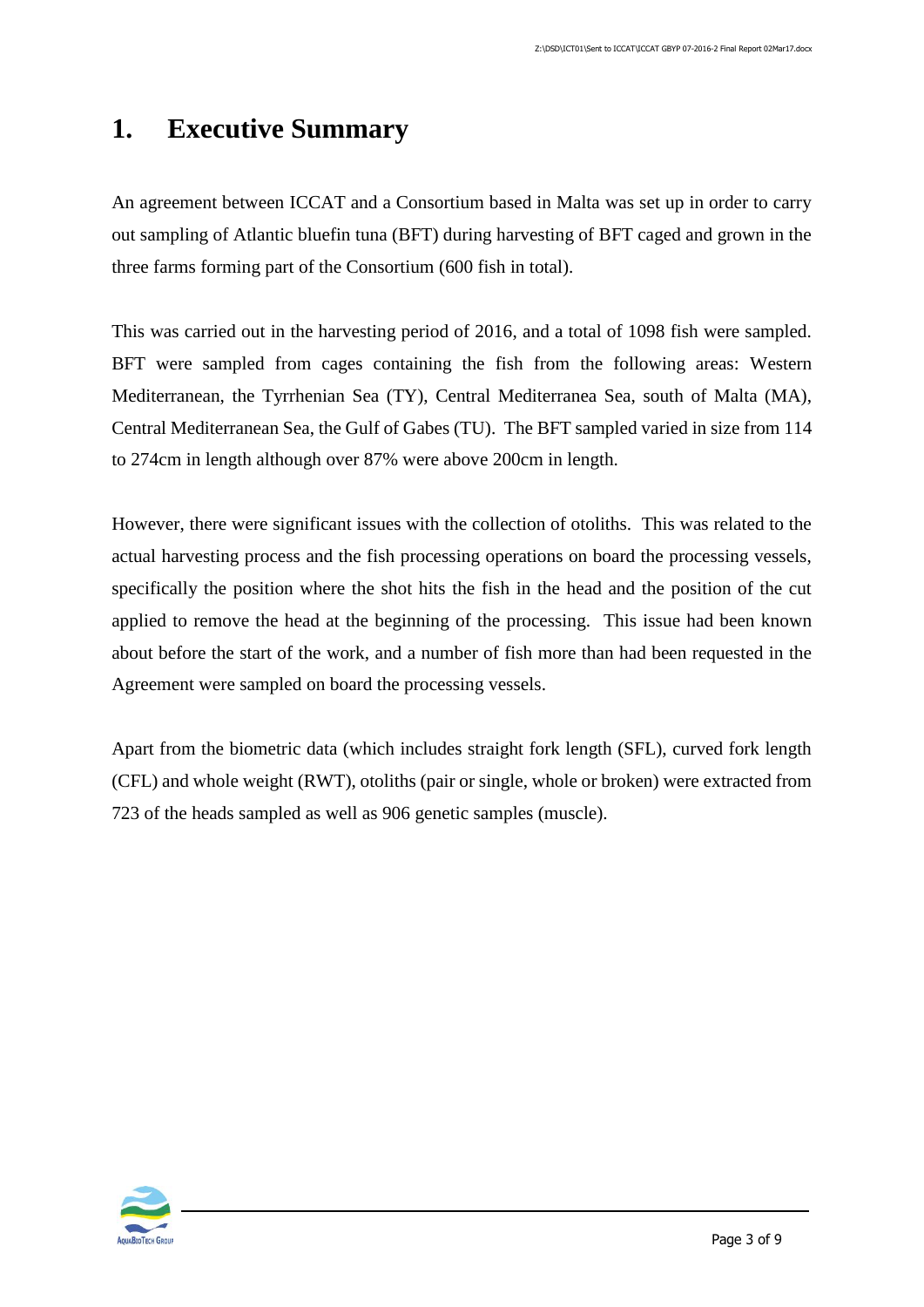### <span id="page-3-0"></span>**2. Composition of the Consortium**

As per the following Agreement between ICCAT and the Consortium:

#### **ICCAT short-term contract for biological studies - sampling for adults - (ICCAT GBYP 07/2016-2) of the ICCAT Atlantic-wide research programme on Bluefin tuna (ICCAT GBYP Phase 6 - 2016).**

The Consortium was formed by the following entities operating in Malta:

- AquaBioTech Ltd, referred to as ABT**,** whose registered office is at 'Central Complex', Triq in-Naggar, Mosta MST1761, Malta (Coordinator)
- Mare Blu Tuna Farm Ltd, referred to as MB whose registered office is at 74, Liesse Hill, Valletta VLT1940, Malta,
- Fish & Fish Ltd, referred to as F&F whose registered office is at Tarxien Road, Ghaxaq, GXQ2901, Malta,
- MFF Ltd, referred to as MFF whose registered office is at 'Hangar', Triq it-Trunciera, Marsaxlokk MXK1522, Malta,

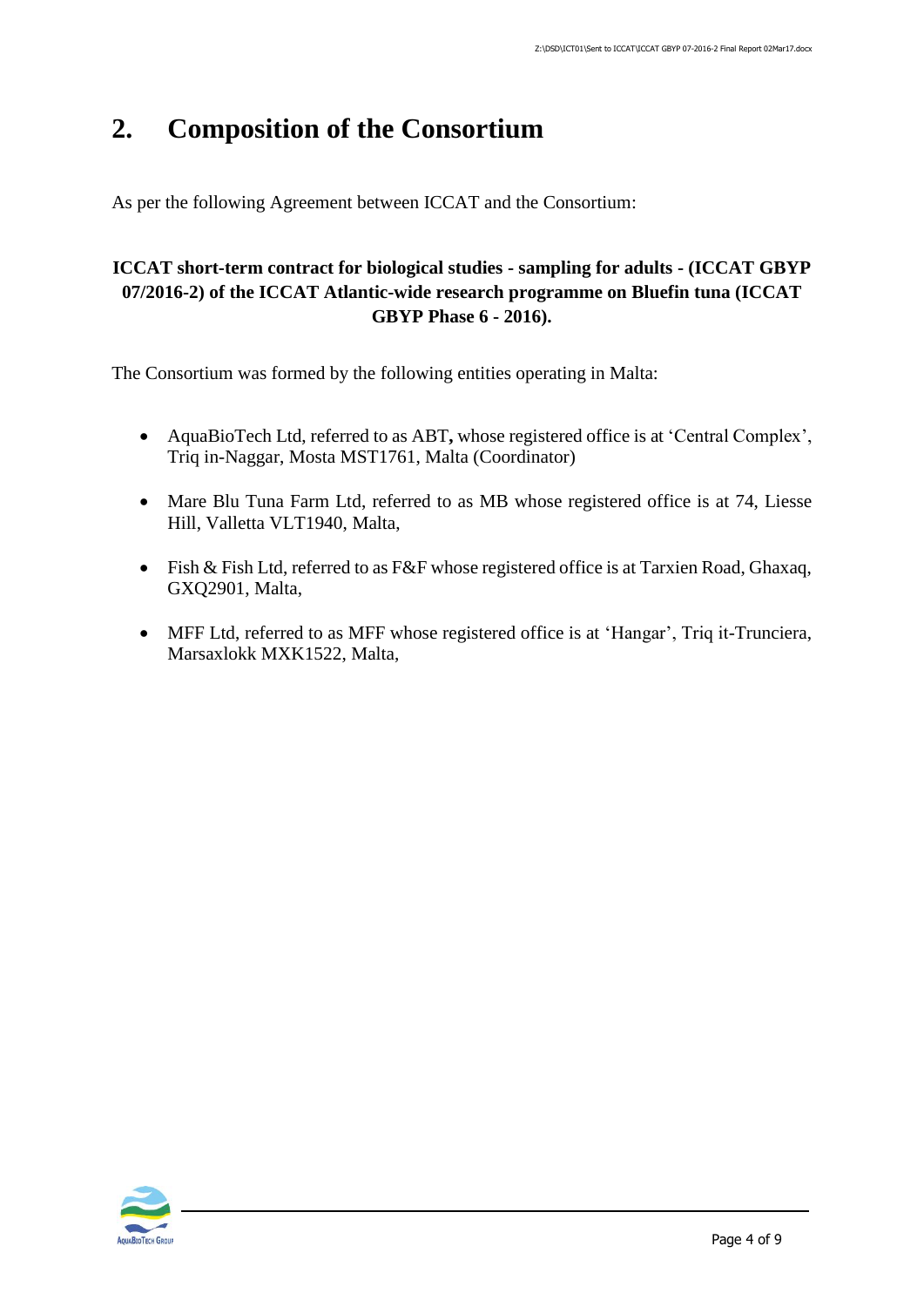## <span id="page-4-0"></span>**3. Aim of the work**

The objective of the Agreement was to obtain adult Atlantic bluefin tuna, *Thunnus thynnus* (BFT) biometric data and samples as follows:

- i) Straight fork length (SFL) in cm.
- ii) Total weight (round weight, RWT) in kg.
- iii) Sex.
- iv) Otoliths.
- v) Tissue for genetic analysis.

The procedures which were followed during the sampling on board the processing vessel and subsequently on the heads were those indicated in the "Appendix 2: SAMPLING PROTOCOLS FOR THE GBYP BIOLOGICAL SAMPLING (Last revised: 18 October 2016)".

The table below indicates the target number of BFT which were required by the Agreement to be sampled during harvesting from each of the farms from fish caught (and subsequently caged at the respective farms) from the following selected areas:

| Farm       | <b>Tyrrhenian Sea</b> | <b>Central/Southern Med Sea</b> |
|------------|-----------------------|---------------------------------|
| <b>MB</b>  | 300                   | 100                             |
| F&F        |                       | 100                             |
| <b>MFF</b> |                       | 100                             |

Full cooperation was provided by the farms and their operators during the sampling of BFT and subsequent storage and handling.

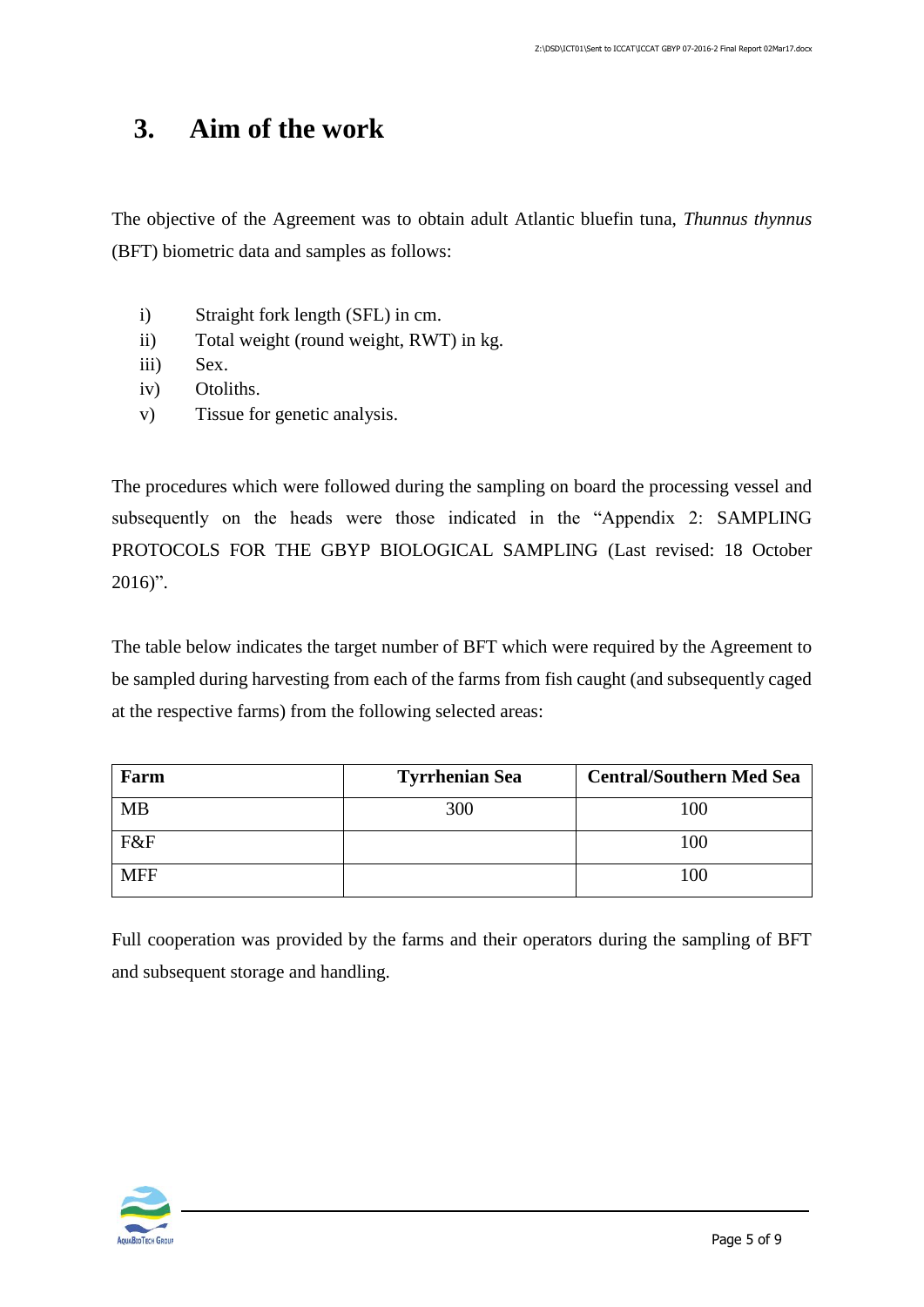## <span id="page-5-0"></span>**4. Sampling on board the processing vessels**

Biometries of BFT and collection of BFT heads was carried out on board the processing vessels working in conjunction with the harvesting activies being carried out by each of the BFT farms forming part of the Consortium.

The actual process of harvesting starts when the BFT are first shot in the cages, lifted out of the water and taken to the processing vessel in groups (not individually) whereby they are subsequently processed by the crew.

The first step on board the processing vessel normally involves weighing of the fish, followed by cutting off of the head and tail followed by further cutting into loins or fillets after which they are then frozen.

Biometries and tagging of heads was carried out before the fish heads were cut off. The SFL and curved fork length (CFL) of each fish were taken with calipers and measuring tape respectively, each head tagged individually and the weight of each fish recorded prior to the whole fish moving on to the next part of the processing (which involved cutting off of the head and tail). Tagged heads were then separated from untagged heads and collected in large bags which were also labelled individually.

The large bags containing the sampled heads were then taken by the farm operators and stored in designated  $-20^{\circ}$ C reefers.

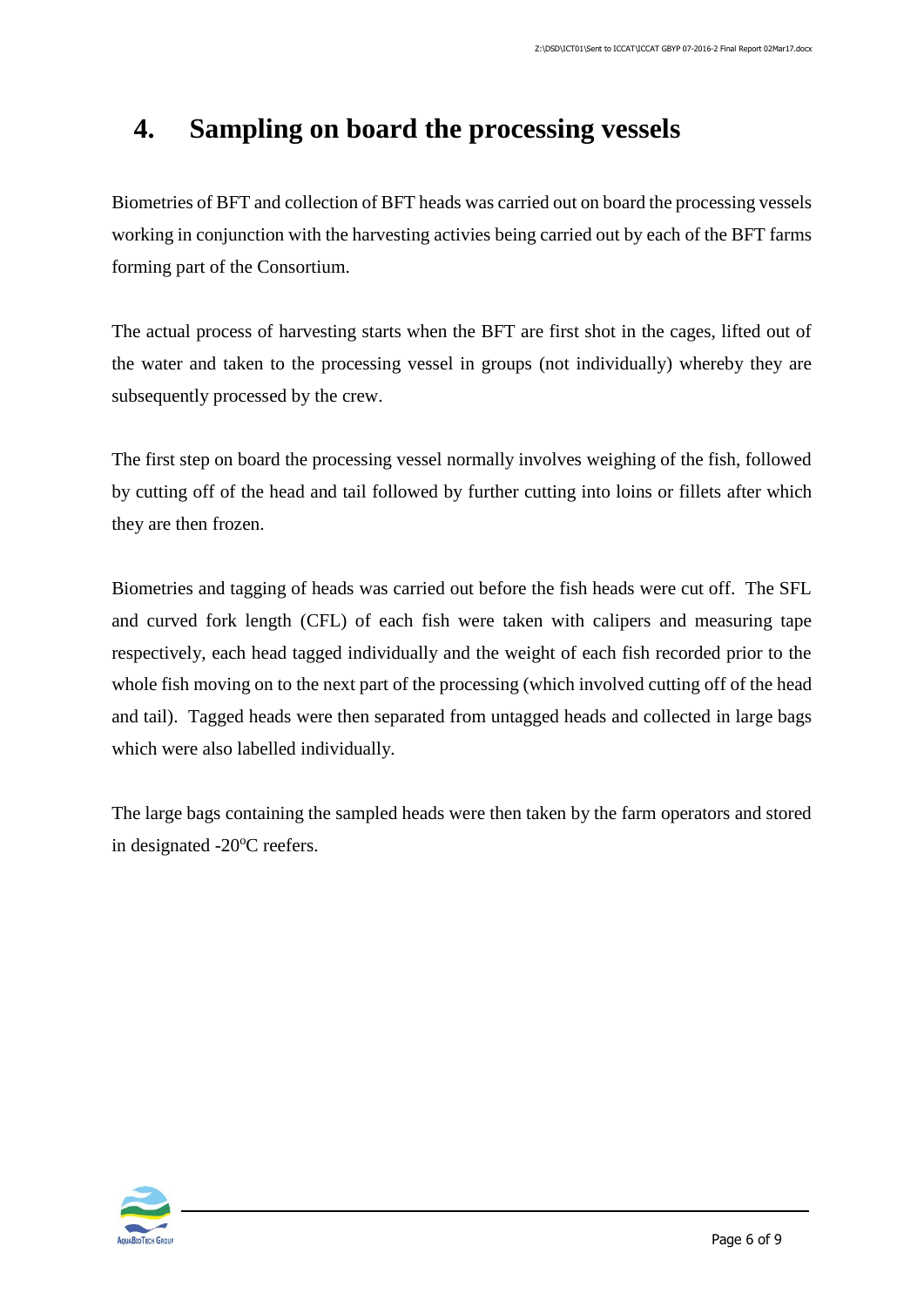## <span id="page-6-0"></span>**5. Data and samples collected**

Data and samples were collected from BFT caught during the purse seine fishing season in the following areas:

- Western Mediterranea, the Tyrrhenian Sea (TY),
- Central Mediterranea Sea, south of Malta (MA),
- Central Mediterranean Sea, the Gulf of Gabes (TU).

By the end of this period of collection, the following numbers of fish were sampled on board the processing vessel and heads collected for subsequent collection of otoliths/tissue samples for genetic analysis:

| Farm           | <b>Western Med</b>         | <b>Central Med</b> | <b>Central Med</b>        |
|----------------|----------------------------|--------------------|---------------------------|
|                | <b>Tyrrhenian Sea (TY)</b> | Malta (MA)         | <b>Gulf of Gabes (TU)</b> |
| <b>MB</b>      | 524                        | 176                |                           |
| F&F            |                            | 169                |                           |
| <b>MFF Ltd</b> |                            |                    | 229                       |

The Table below summarises the ranges of SFLs and RWTs of the BFT sampled on board the processing vessels, providing the range of each and the average for the whole sampling group:

| Farm       | <b>Western Med</b>         | <b>Central Med</b> | <b>Central Med</b>        |
|------------|----------------------------|--------------------|---------------------------|
|            | <b>Tyrrhenian Sea (TY)</b> | Malta (MA)         | <b>Gulf of Gabes (TU)</b> |
| $SFL$ (cm) | Range: 114-271             | Range: 181-274     | Range: 180-262            |
|            | Average: 220.4             | Average: 226.9     | Average: 215.4            |
| RWT (kg)   | Range: 40-460              | Range: 131-448     | Range: 145-440            |
|            | Average: 245.5             | Average: 257.8     | Average: 235.9            |

The Figures below summarise the size distribution (SFL) in 10cm length classes of the BFT sampled from each of the areas (Tyrrhenian Sea, TY; south of Malta, MA; the Gulf of Gabes, TU).

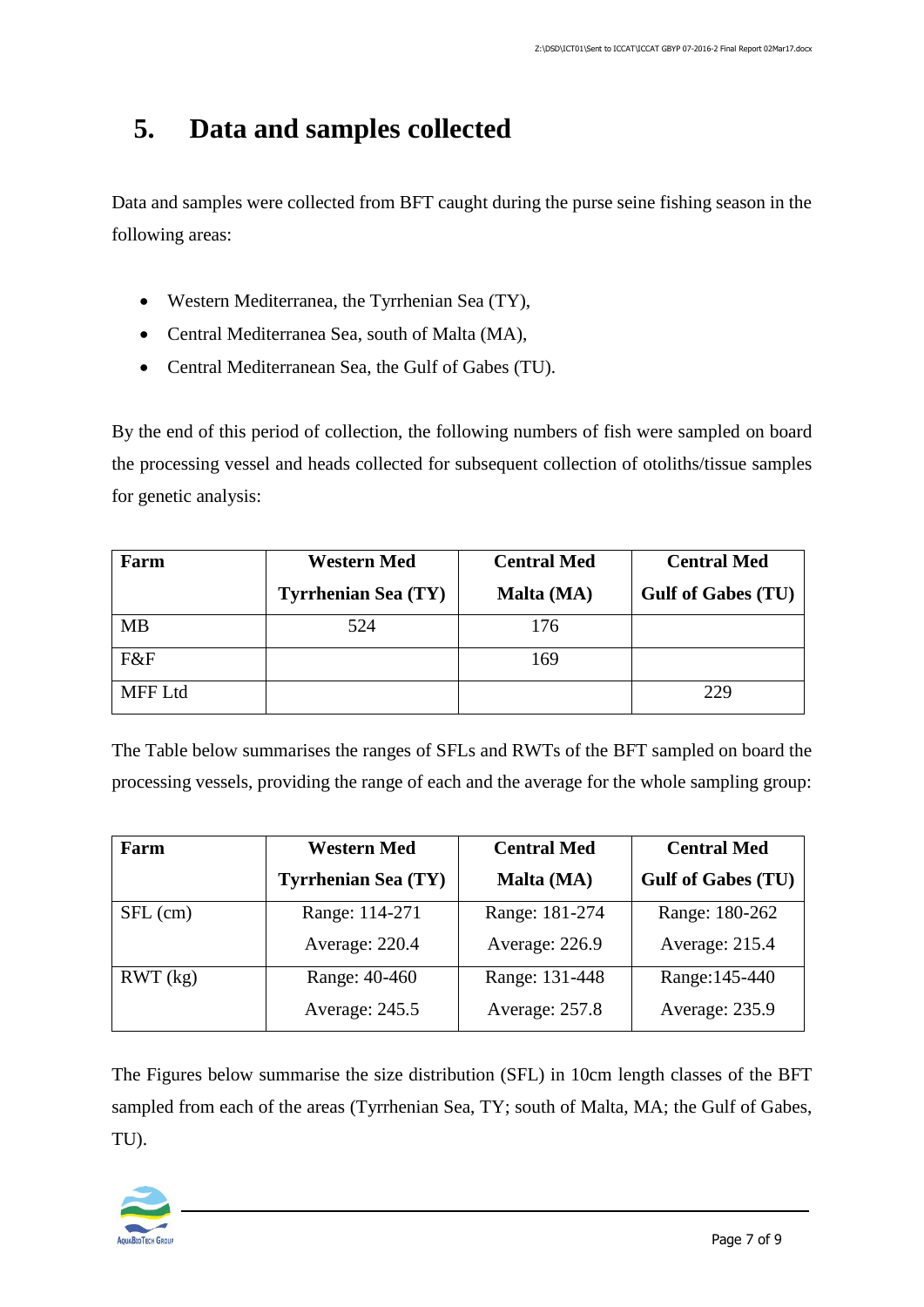